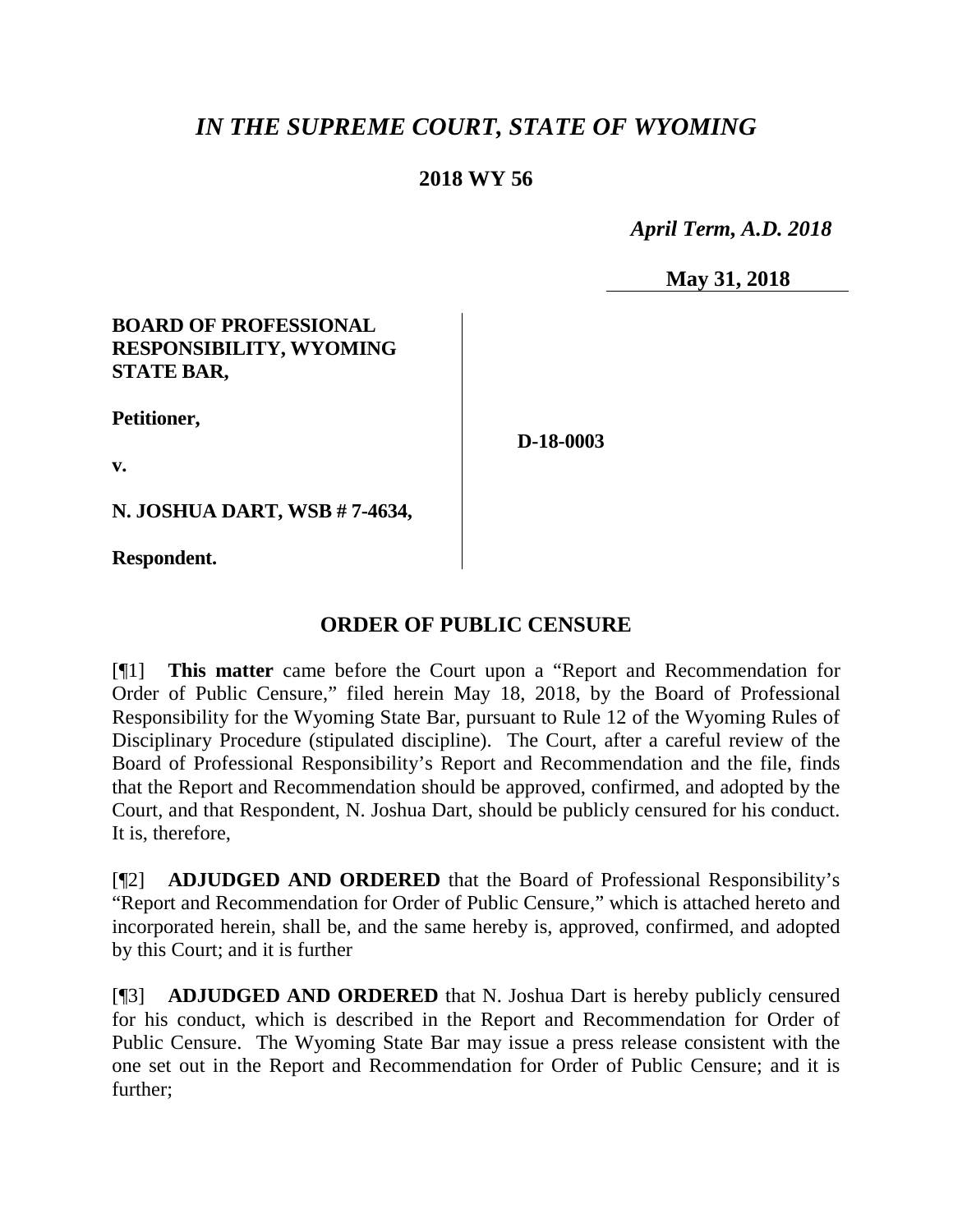[¶4] **ORDERED** that, pursuant to Rule 25 of the Wyoming Rules of Disciplinary Procedure, Mr. Dart shall reimburse the Wyoming State Bar the amount of \$50.00, representing the costs incurred in handling this matter, as well as pay the administrative fee of \$750.00. Mr. Dart shall pay the total amount of \$800.00 to the Wyoming State Bar on or before July 31, 2018; and it is further

[¶5] **ORDERED** that the Clerk of this Court shall docket this Order of Public Censure, along with the incorporated Report and Recommendation for Order of Public Censure, as a matter coming regularly before this Court as a public record; and it is further

[¶6] **ORDERED** that, pursuant to Rule 9(b) of the Wyoming Rules of Disciplinary Procedure, this Order of Public Censure, along with the incorporated Report and Recommendation for Order of Public Censure, shall be published in the Wyoming Reporter and the Pacific Reporter; and it is further

[¶7] **ORDERED** that the Clerk of this Court cause a copy of this Order of Public Censure to be served upon Respondent, N. Joshua Dart.

[ $[$ 8] **DATED** this 31<sup>st</sup> day of May, 2018.

### **BY THE COURT:**

 $\sqrt{s}$ 

**E. JAMES BURKE Chief Justice**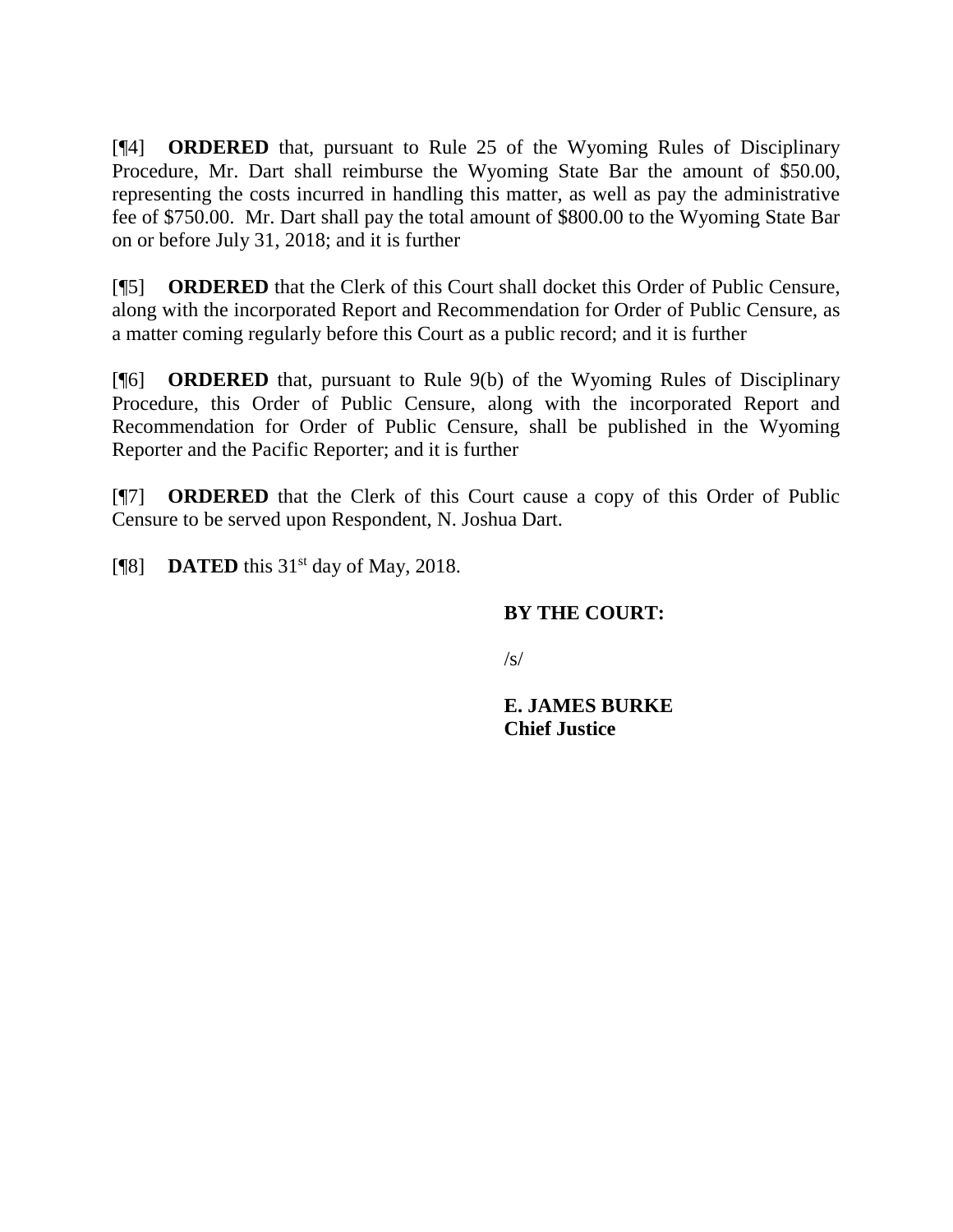# $D-18-0003$

### **BEFORE THE SUPREME COURT STATE OF WYOMING**

| In the matter of<br>N. JOSHUA DART. |                         | IN<br>THE SUPHEME COURT<br><b>STATE OF WYOMING</b><br><b>FILED</b> |
|-------------------------------------|-------------------------|--------------------------------------------------------------------|
| $WSB$ # 7-4634,                     | <b>WSB No. 2017-052</b> | <b>MAY 18 2018</b>                                                 |
| Respondent.                         |                         | PATAICIA BENNETT, CLERK<br><b>IN CHIEF DEPLITY</b>                 |

### REPORT AND RECOMMENDATION **FOR ORDER OF PUBLIC CENSURE**

THIS MATTER came before the Board of Professional Responsibility on the 8<sup>th</sup> day of May, 2018, for consideration of the Stipulation for Public Censure submitted pursuant to Rules 9 and 12 of the Wyoming Rules of Disciplinary Procedure, and the Board having reviewed the Stipulation, the accompanying affidavit of factual basis and being fully advised in the premises, FINDS, CONCLUDES and RECOMMENDS as follows.

 $1.$ Respondent was admitted to practice in 2010 and is engaged in the active practice of law in Loveland, Colorado.

 $2.$ In August of 2015 Respondent undertook the representation of a client in a defamation action in the Sixth Judicial District Court, Campbell County, Wyoming. The outcome of the case was largely dependent on the favorable testimony of one witness regarding an oral conversation the witness had with one of the defendants. At the time that Respondent and his client entered into a representation agreement, Respondent advised his client, verbally, that she would more likely than not lose any litigation that was brought. Respondent followed that communication with a letter in which he provided additional details about the likelihood of an unsuccessful outcome in the case. Nonetheless, the client desired to proceed with the case.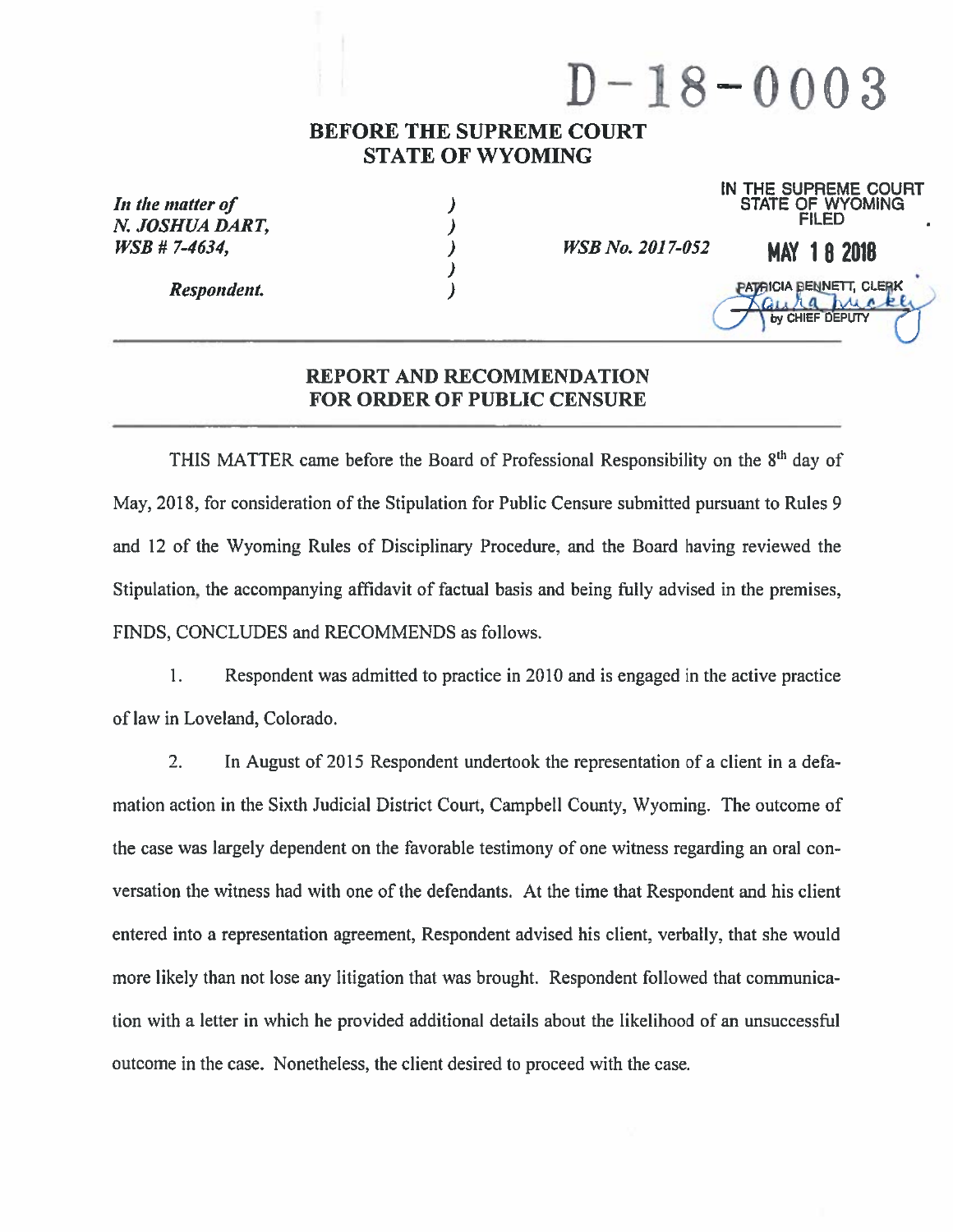$3<sub>1</sub>$ After the lawsuit was filed, one of the two defendants counterclaimed against the client.

 $\overline{4}$ . In the months following commencement of the lawsuit, Respondent responded to written discovery requests from the defendants. In April 2016, one defendant filed a motion for summary judgment. Respondent advised his client to stipulate to the dismissal of claims against the moving defendant. The client reluctantly agreed, but instructed Respondent to aggressively pursue the case against the other defendant. By the end of June 2016, the client had paid Respondent more than \$12,000.00 in fees.

5. In September 2016, the remaining defendant filed a motion to compel discovery, seeking answers to interrogatories regarding the specific defamatory statements that defendant allegedly made about Respondent's client. In October 2016, Respondent filed a response in which he stated, among other things, "Plaintiff has found that witness [sic] who would assist her in providing a more complete response persist in refusing to cooperate with her counsel and/or are claiming a lack of memory of the defamatory statements."

6. On December 1, 2016, a telephonic hearing was held on the motion to compel. Due to a calendaring mix-up, Respondent did not attend. The judge granted the motion to compel, ordering Respondent's client to provide complete and specific answers to the interrogatories within ten working days of December 1, 2016. The judge also awarded attorney fees in the amount of \$1,291.00. Respondent did not inform the client of the attorney fee award against her.

By the end of November 2016 Respondent had met with potential witnesses and 7. by December 13, 2016, a decision with the client had been made that the necessary witness could not successfully be deposed about his oral conversation with the remaining defendant. On December 13, 2016, Respondent wrote to the defendant's counsel and told him, in relevant part, "In

 $\overline{2}$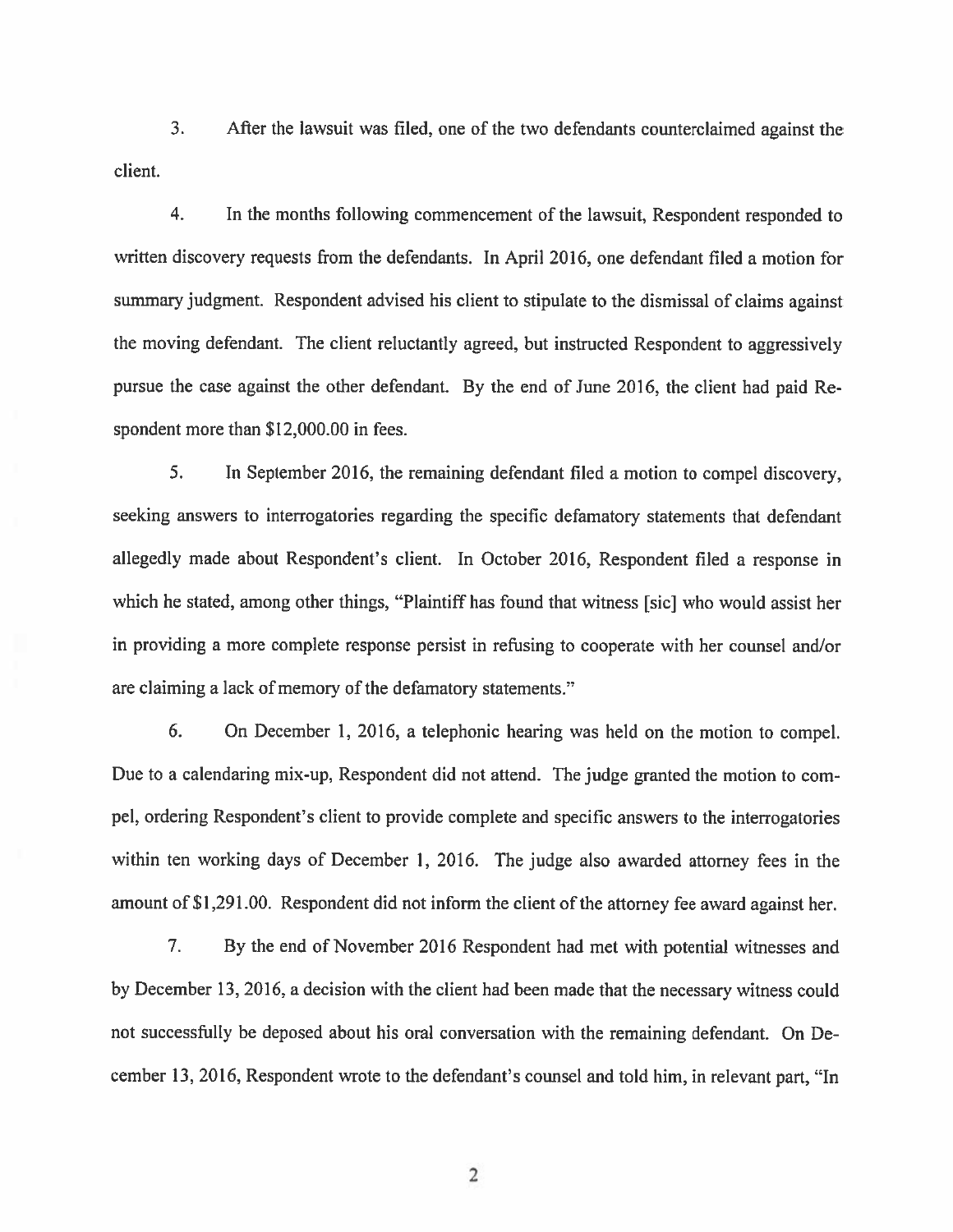light of what appears to be the inability for my client to fully comply with the order on motion to compel, I have no choice but to seek permission to amend pleadings and remove the related claim." Thereafter, Respondent did not seek leave to amend the complaint to drop the defamation claim, which is what he was referring to in the letter.

8. While Respondent conferred with the client concerning this decision and received her approval not to take the deposition of the witness, Respondent did not properly evaluate the legal significance of not being able to utilize that witness's testimony as it related to the claim for intentional interference with a business expectation. Respondent explains that his thoughts in this regard were also colored by the fact of the counterclaim against his client. Respondent failed to properly communicate with the client the significance of the motion seeking an order to show cause as to why the client had not produced the name of a corroborating witnesses in discovery. Respondent concedes that since neither the client nor Respondent ever identified a corroborating witness to support her claims, Respondent should have informed the client that the case should be dropped at that point.

9. On January 9, 2017, the defendant filed a motion for sanctions for failure to comply with the order compelling discovery. The defendant sought dismissal of the complaint as the appropriate sanction.

10. On March 30, 2017, an order was entered granting the defendant's motion for sanctions. The order dismissed the client's complaint. The judge also made an additional award of attorney fees in the amount of \$1,697.00. Respondent informed his client that her case had been dismissed and that the judge had found her liable for a portion of the defendant's fees, but did not tell her the amount. This was Respondent's first communication with the client since

3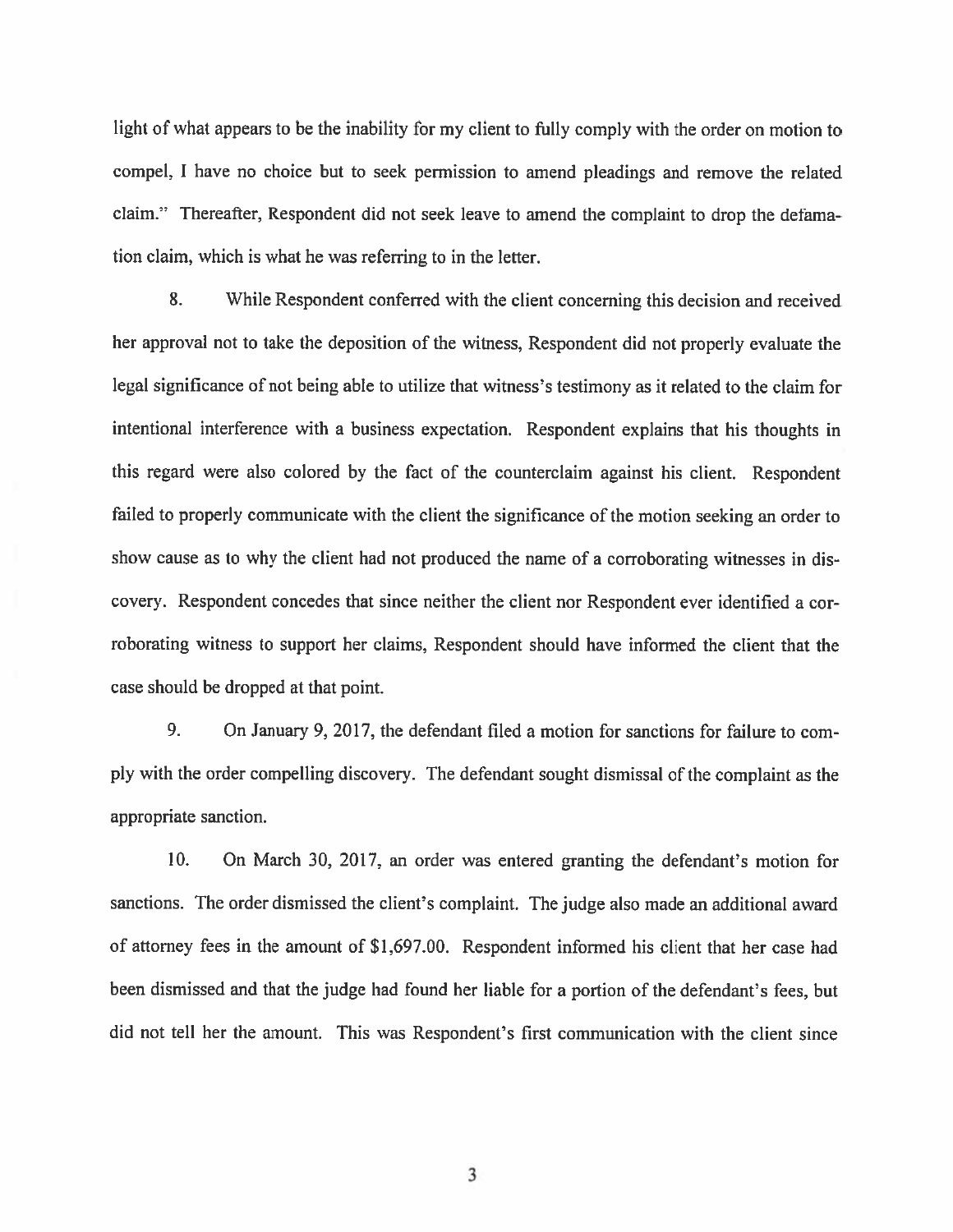mid-December 2016. After Respondent's telephone conversation with the client, she filed a complaint against Respondent with the Office of Bar Counsel.

11. In August 2017, the defendant filed a motion for order to show cause for the client's failure to pay attorney fees in the amount of \$2,938.00. Respondent did not inform the client of this motion.

12. Throughout the period of Respondent's representation of the client, Respondent was experiencing severe personal difficulties and was seeking counseling from his pastor. During this period of time Respondent suffered from a number of medical issues. Respondent's pastor recommended that Respondent seek other medical treatment, and Respondent began medical treatment for depression in August 2017. Since that time, Respondent has been on a regular treatment of medication for depression. Respondent has continued counseling with a professional counselor and has entered into an agreement in which Respondent can be mentored on a monthly basis by a bankruptcy lawyer. Respondent feels that with this assistance and a focused effort to work through his personal problems he is making progress and is in a much better place psychologically and emotionally than when he was representing the complainant.

13. Respondent is sincerely remorseful for his conduct in this matter. Looking back, Respondent realizes that his mistakes built upon one another and he could not bring himself to be honest with his client, who relied on Respondent to provide the level of representation for which she was paying Respondent and to which she was entitled. At the time these events occurred, Respondent was under tremendous personal stress and was not dealing well with his personal problems nor his practice.

 $\overline{\mathbf{4}}$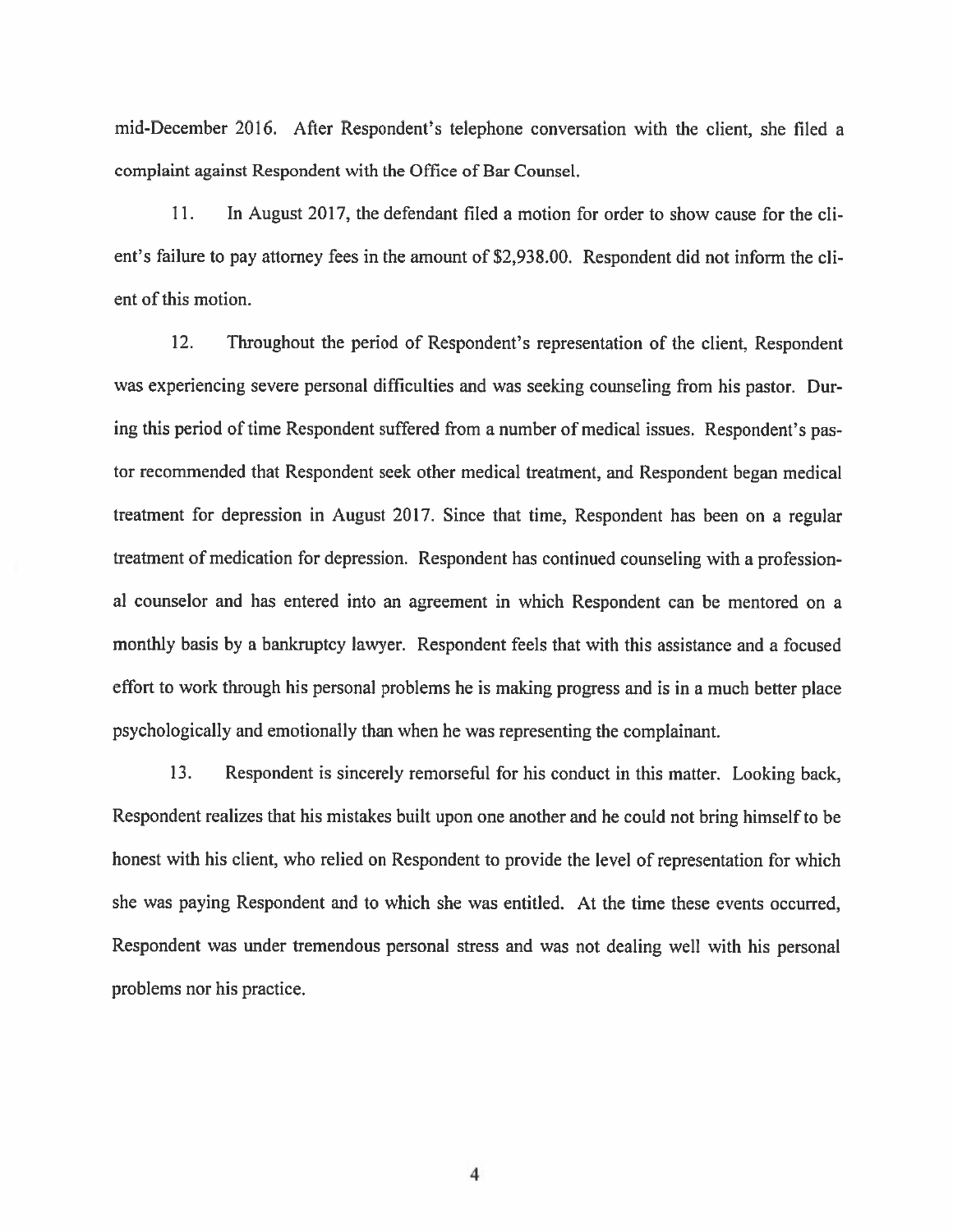14. Respondent has restructured his practice because he recognized that he was not dealing well with the stresses of a sole practitioner litigation practice. The vast majority of Respondent's practice now consists of debtor's bankruptcy work.

15. Respondent conditionally admits that his conduct violated Rules 1.3 (diligence). 1.4 (communication with client), Rule 8.4(c) (conduct involving dishonesty, fraud, deceit or misrepresentation). Respondent has taken a number of steps to mitigate the harm he caused to the client. Soon after the client filed her complaint against him, Respondent wrote her a letter of apology for the way he mishandled her case. Respondent has voluntarily repaid the client \$6,345.00 which is the amount of money that Respondent earned for all of his work after the spring of 2016 when he should have first informed the client and that she could not prevail any of her claims. In addition, all sanctions and attorney fees ordered by the Court against the client as a result of her failure to comply with discovery have been paid by Respondent and his malpractice insurer.

16. Respondent and his counsel stipulate and agree that a public censure is an appropriate sanction for the rules violations and conduct described herein.

### **ABA Sanction Standards**

17. Respondent's violations of Rules 1.3 and 1.4 call into play Standard 4.4, "Lack of Diligence," of the ABA Standards for Imposing Lawyer Sanctions. Standard 4.4 sets forth the following guidelines:

- 4.41 Disbarment is generally appropriate when:
	- (a) a lawyer abandons the practice and causes serious or potentially serious injury to a client; or
	- (b) a lawyer knowingly fails to perform services for a client and cause serious or potentially serious injury to a client; or
	- (c) a lawyer engages in a pattern of neglect with respect to client matters and causes serious or potentially serious injury to a client.
- 4.42 Suspension is generally appropriate when: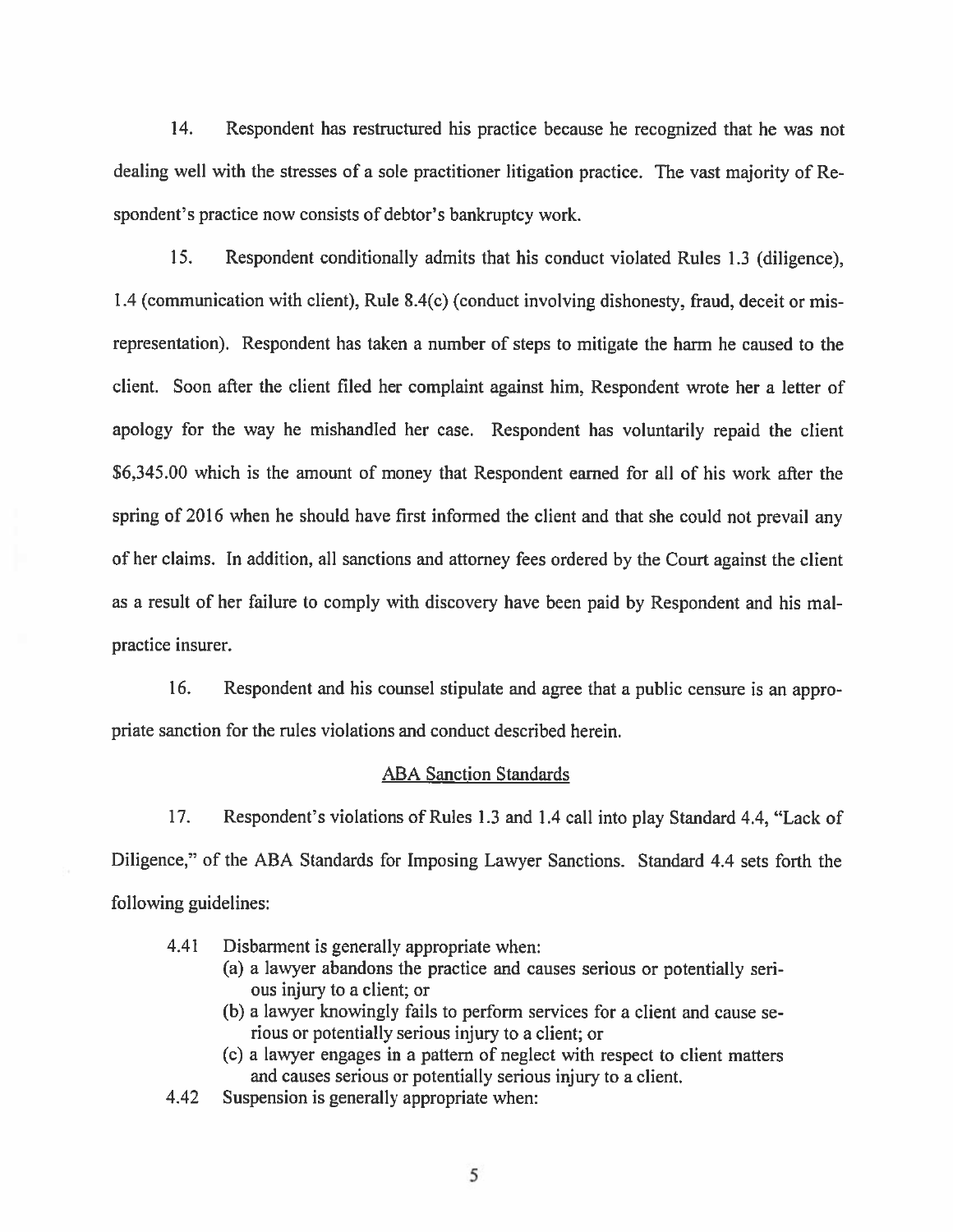- (a) a lawyer knowingly fails to perform services for a client and causes injury or potential injury to a client, or
- (b) a lawyer engages in a pattern of neglect with respect to client matters and causes injury or potential injury to a client.
- 4.43 Reprimand [i.e., "public censure" under Rule  $9(a)(3)$  of the Rules of Disciplinary Procedure] is generally appropriate when a lawyer is negligent and does not act with reasonable diligence in representing a client, and causes injury or potential injury to a client.
- Admonition [i.e., "private reprimand" under Rule 9(a)(4) of the Rules of 4.44 Disciplinary Procedure] is generally appropriate when a lawyer is negligent and does not act with reasonable diligence in representing a client. and causes little or no actual or potential injury to a client.
- 18. Respondent's violation of Rule 8.4(c) implicates Standard 6.1, which provides:

Absent aggravating or mitigating circumstances, upon application of the factors set out in Standard 3.0, the following sanctions are generally appropriate in cases involving conduct that is prejudicial to the administration of justice or that involves dishonesty, fraud, deceit, or misrepresentation to the a court:

Disbarment is generally appropriate when a lawyer, with the intent 6.11 to deceive the court, makes a false statement, submits a false document, or improperly withholds material information, and causes serious or potentially serious injury to a party, or causes a significant or potentially significant adverse effect on the legal proceeding.

 $6.12$ Suspension is generally appropriate when a lawyer knows that false statements or documents are being submitted to the court or that material information is improperly being withheld, and takes no remedial action, and causes injury or potential injury to a party to the legal proceeding, or causes an adverse or potentially adverse effect on the legal proceeding.

Reprimand [i.e., "public censure" under Rule  $9(a)(3)$  of the Wyo-6.13 ming Rules of Disciplinary Procedure] is generally appropriate when a lawyer is negligent either in determining whether the statements or documents are false or in taking remedial action when material information is being withheld, and causes injury or potential injury to a party to the legal system, or causes an adverse or potentially adverse effect on the legal proceeding.

6.14 Admonition [i.e., "private reprimand" under  $9(a)(4)$  of the Wyoming Rules of Disciplinary Procedure] is generally appropriate when a lawyer engages in an isolated instance of neglect in determining whether the submitted statements or documents are false or in failing to disclose material information upon learning of its falsity, and causes little or no adverse or potentially adverse effect on the legal proceeding.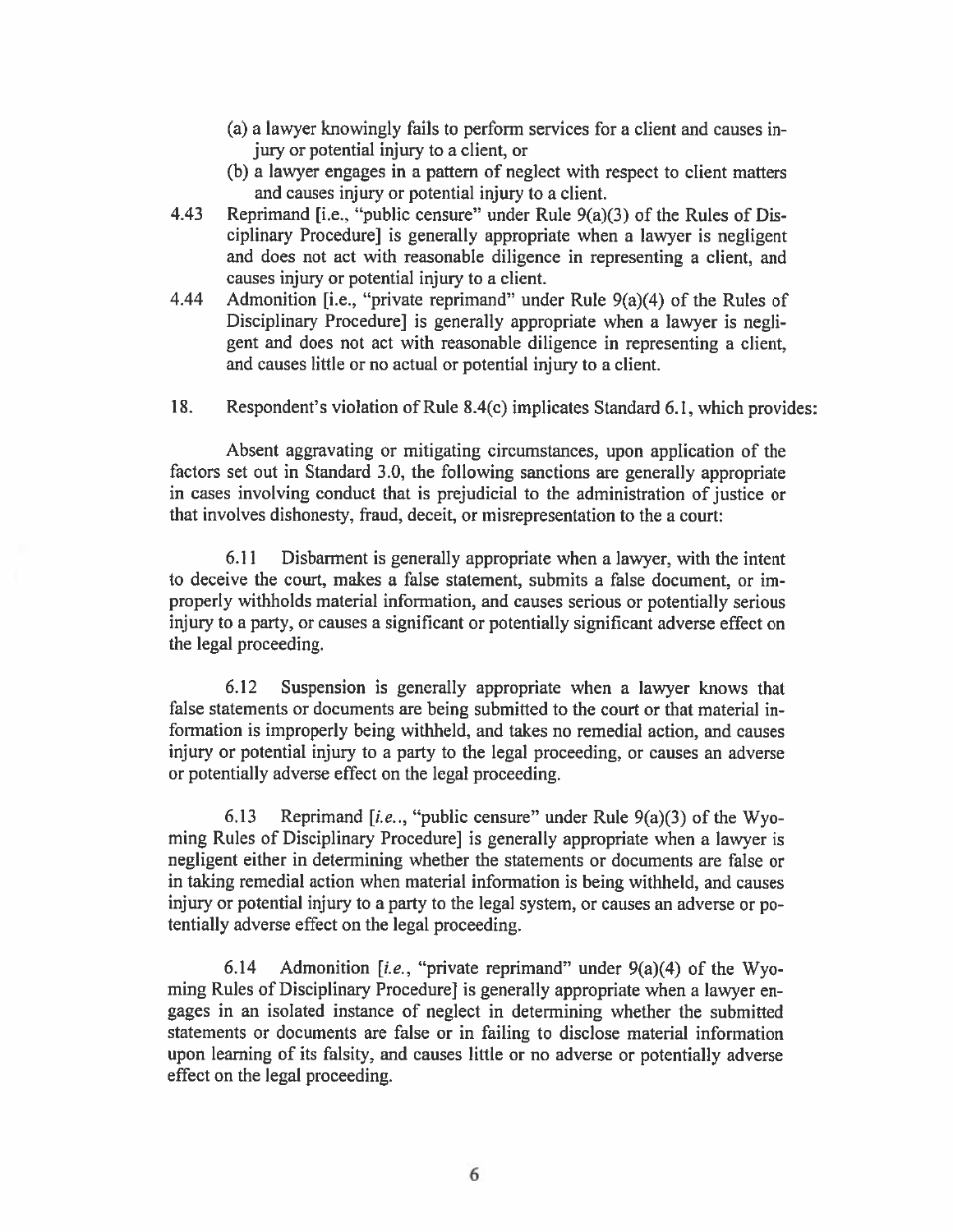$19.$ ABA Standard 9.0, entitled "Aggravation and Mitigation," provides as follows:

#### $9.1$ Generally

After misconduct has been established, aggravating and mitigating circumstances may be considered in deciding what sanction to impose.

- 9.2 **Aggravation** 
	- 9.21 *Definition.* Aggravation or aggravating circumstances are any considerations or factors that may justify an increase in the degree of discipline to be imposed.
	- $9.22$ Factors which may be considered in aggravation. Aggravating factors include:
		- (a) prior disciplinary offenses;
		- (b) dishonest or selfish motive;
		- (c) a pattern of misconduct;
		- (d) multiple offenses;
		- (e) bad faith obstruction of the disciplinary proceeding by intentionally failing to comply with rules or orders of the disciplinary agency;
		- (f) submission of false evidence, false statements, or other deceptive practices during the disciplinary process;
		- (g) refusal to acknowledge wrongful nature of conduct;
		- (h) vulnerability of the victim;
		- (i) substantial experience in the practice of law;
		- (j) indifference in making restitution; and
		- (k) illegal conduct, including that involving the use of controlled substances.
- 9.3 Mitigation.
	- 9.31 Definition. Mitigation or mitigating circumstances are any considerations or factors that may justify a reduction in the degree of discipline to be imposed.
	- 9.32 Factors which may be considered in mitigation. Mitigating factors include:

(a) absence of a prior disciplinary record;

- (b) absence of a dishonest or selfish motive;
- (c) personal or emotional problems;
- (d) timely good faith effort to make restitution or to rectify consequences of misconduct;
- (e) full and free disclosure of disciplinary board or cooperative attitude toward proceedings;
- (f) in experience in the practice of law;
- (g) character or reputation;
- (h) physical disability;
- (i) mental disability or chemical dependency including alcoholism or drug abuse when:
	- (1) there is medical evidence that the respondent is affected by a chemical dependency or mental disability;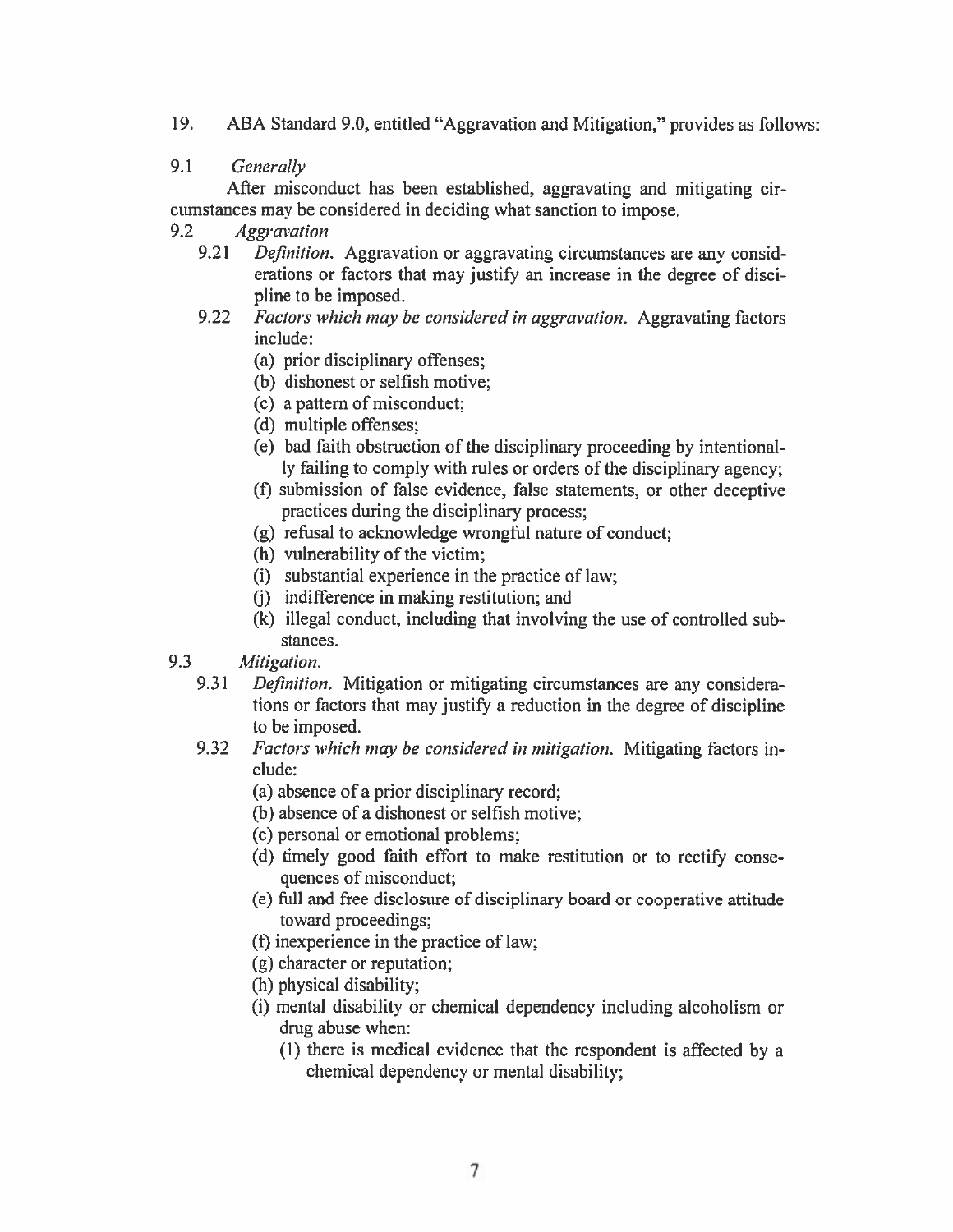- (2) the chemical dependency or mental disability caused the misconduct:
- (3) the respondent's recovery from the chemical dependency or mental disability is demonstrated by a meaningful and sustained period of successful rehabilitation; and
- (4) the recovery arrested the misconduct and recurrence of that misconduct is unlikely.
- (i) delay in disciplinary proceedings;
- (k) imposition of other penalties or sanctions;
- (l) remorse; and
- (m) remoteness of prior offenses.

9.4 Factors Which Are Neither Aggravating nor Mitigating.

The following factors should not be considered as either aggravating nor mitigating:

- (a) forced or compelled restitution;
- (b) agreeing to the client's demand for certain improper behavior or result;
- (c) withdrawal of complaint against the lawyer;
- (d) resignation prior to completion of disciplinary proceedings;
- (e) complainant's recommendation as to sanction; and
- (f) failure of injured client to complain.
- 20. In Respondent's case, aggravating factors include: (1) multiple violations, and (2)

a dishonest or deceptive motive. However, there are significant mitigating factors, including: (1)

absence of a prior disciplinary record; (2) refund of a substantial portion of the fee to the client;

(3) payment of restitution for the sanctions assessed against the client; (4) remorse; and (5) per-

sonal and emotional problems which Respondent is addressing in a proactive manner.

 $21.$ Respondent and Bar Counsel agree and stipulate that a public censure is an appropriate sanction for Respondent's misconduct, and, in consideration of the significant mitigating factors set forth above, the Board so finds. If the Court accepts the Board's recommendation and issues an Order of Public Censure in accordance herewith, Bar Counsel and Respondent agree to the following press release:

The Wyoming Supreme Court issued an order of public censure of Loveland, Colorado, attorney N. Joshua Dart. The disciplinary order resulted from Dart's representation of a client in a defamation matter. Dart neglected to pursue the matter diligently and failed to maintain adequate communication with his client, including not informing his client when the court awarded sanctions in the